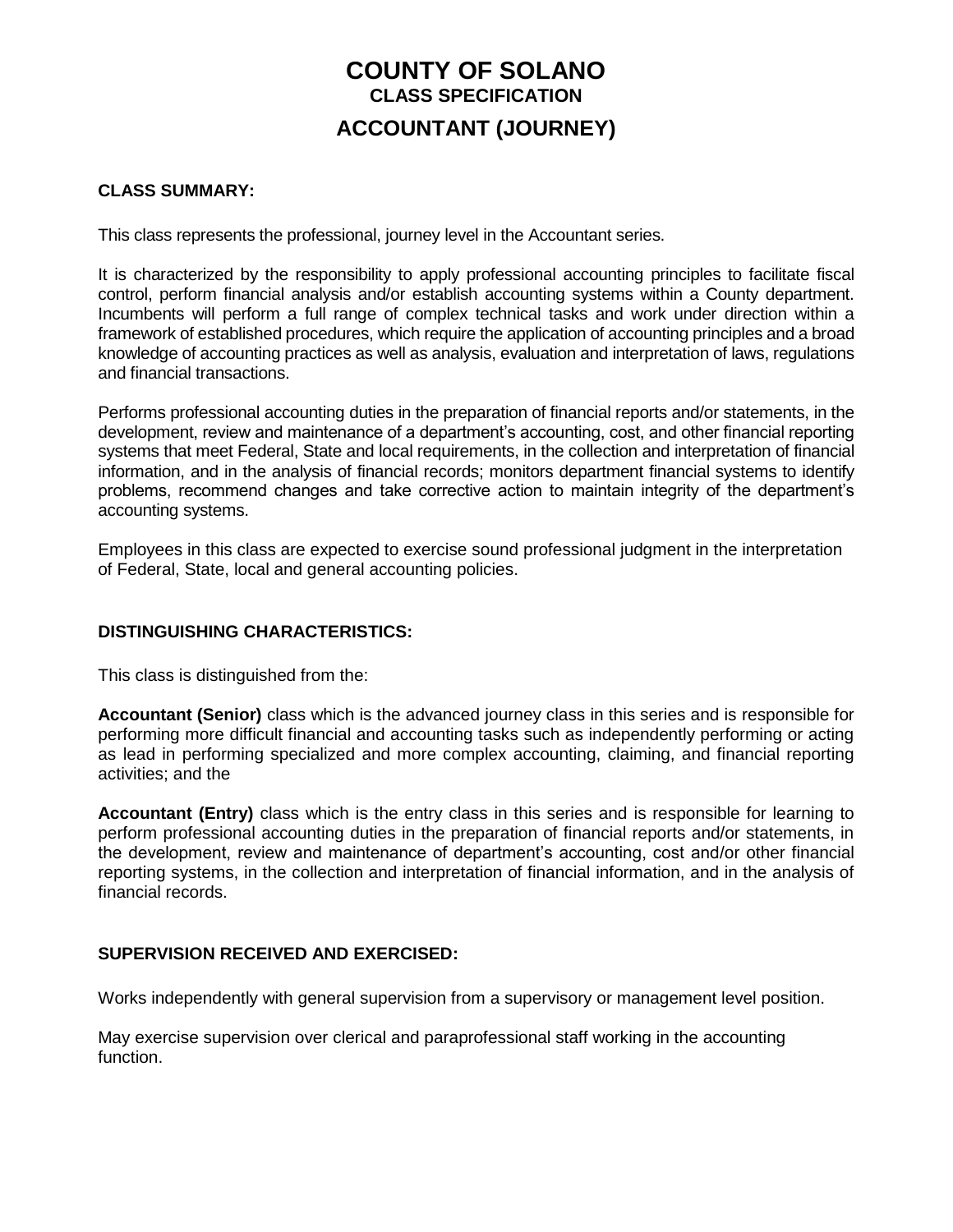**ESSENTIAL DUTIES:** This class specification represents the core area of responsibilities; specific position assignments will vary depending on the needs of the department.

- Prepares a variety of detailed, analytical accounting, statistical and/or financial statements or reports which require analysis and interpretation of fiscal data for use primarily by the assigned department but also by other departments, auditors and/or non-County agencies; examines, analyzes and verifies fiscal documents to ensure adherence to established controls.
- Submits grant applications and compiles supporting documentation, monitors revenues and projection of grant monies, local fees and state revenues; may prepare invoices and assist in revenue collection; calculates interest and revenues to accounts; prepares and verifies claims, vouchers, accruals and year-end closing entries; and reviews departmental internal controls.
- Prepares tax returns; investigates and resolves tax related issues.
- Prepares, evaluates, justifies and maintains annual budgets; assembles and analyzes cost accounting records and other supporting technical and statistical data such as compiling data on Federal expenditures, preparing cash flow projections, and preparing and reviewing Federal and State claims and cost reports; makes adjusting entries and transfers of appropriations.
- Monitors contractor performance reviews costs reports submitted by contractors and outside agencies, performs reviews of contractor's records, develops procedures for cost settlement with various contractors.
- Reviews fiscal policies and procedures to ensure compliance with County, Federal and State requirements; advises superiors and departmental managers of changes in laws, rules, and regulations and practices which impact on departmental accounting and fiscal procedures; interprets rules and regulations to determine accounting requirements for externally funded programs; develops accounting guidelines for department's use; reviews department accounting systems, procedures and records; recommends and assists in the implementation of new or revised department accounting systems; analyzes operational procedures to automate manual accounting systems; designs and maintains departmental accounting forms; and analyzes and initiates changes in department accounting practices, procedures and techniques in order to meet internal and external financial reporting requirements.
- Establishes and maintains working relationships with vendors/contractors, county staff, management, Federal and State agencies, and the general public; serves as liaison for Federal and State external and internal audits related to department programs.
- May supervise the work of clerical and paraprofessional staff working in the accounting function; provides assistance with reconciliation or other fiscal functions; recommends personnel actions related to employee selection, advancement, transfer, and discipline; trains and evaluates employees.
- Performs a variety of routine administrative tasks in support of the daily operations of the office; faxes information; answers calls; prepares correspondence; copies documents; sets up files.
- Performs other duties of a similar nature or level as assigned.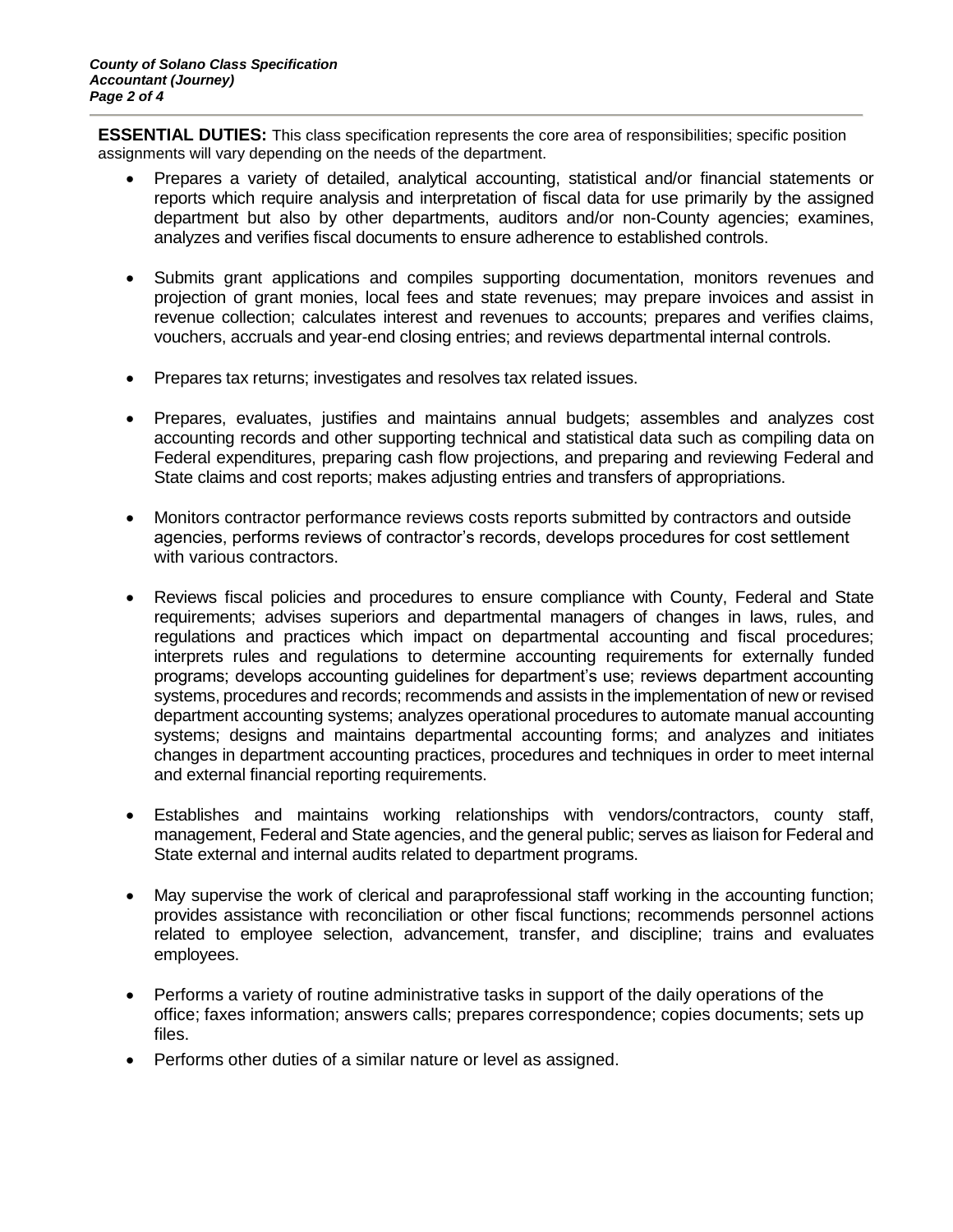### **EDUCATION AND EXPERIENCE:**

**Education:** A Bachelor's degree or higher from an accredited college or university with a major in business administration, finance, accounting or a closely related field, which must have included at least 12 semester or 18 quarter units in Accounting and/or Auditing.

**Experience:** Two years of professional accounting experience

Note: Possession of a Certified Public Accountant Certificate may be substituted for the education requirement.

# **LICENSING, CERTIFICATION AND REGISTRATION REQUIREMENTS**:

Some positions in this class will require the applicant to possess a valid California driver's license, Class C, by the time of appointment.

The possession of a Certified Public Accountant Certificate is desired.

Employees must keep their licenses, certifications and registrations current and failure to do so may constitute cause for personnel action in accordance with Civil Service Rules or applicable bargaining agreement.

# **REQUIRED KNOWLEDGE AND ABILITIES:**

### **Knowledge of:**

- Generally Accepted Accounting Principles (GAAP) principles, practices, theories and procedures.
- Cost accounting principles and systems.
- Laws, rules and regulations that apply to fiscal operations.
- Accepted methods of business office management.
- Principles and practices of public administration including budgeting, program planning/evaluation and supervision.
- Standard office procedures, practices, equipment, personal computers, and software.

#### **Ability to:**

- Understand, interpret, explain and comply with laws, regulations, policies and professional accounting principles and standards governing fiscal operations in County government.
- Plan, organize and administer financial programs/services.
- Analyze fiscal data and draw logical conclusions.
- Identify and resolve problems relating to fiscal and/or administrative operations.
- Prepare fiscal procedures.
- Design accounting forms.
- Prepare budgets, funding proposals and narrative and statistical reports.
- Understand and analyze expenditure reports.
- Maintain accurate records and document actions taken.
- Interview people to obtain information needed to investigate/resolve complaints.
- Research regulations, procedures and/or technical reference materials.
- Communicate clearly and concisely, both orally and in writing.